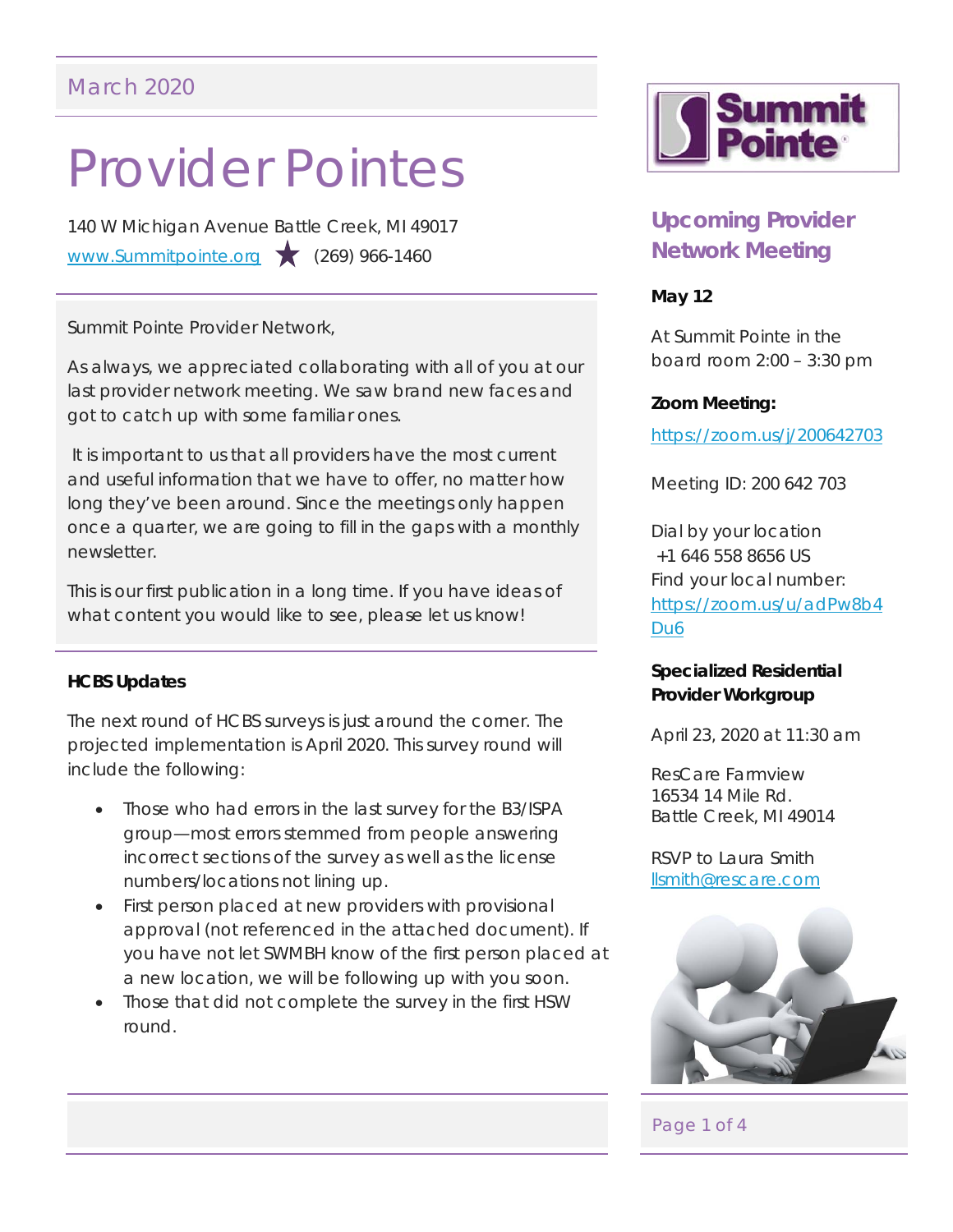Providers should be watching for emails from Summit Pointe sometime in late March to early April for notification of survey deployment. Summit Pointe may also reach out to providers to get updated contact information. Please make sure that you are responding timely to those requests. Thank you for all of your help on this next survey round!!!

## **Heightened Scrutiny**

Rhea Freitag from SWMBH (PIHP HCBS Lead) reported to the region that while we do not have a definitive date of when HS reviews will be conducted for our region, we do know where our region is in the review succession. Region 3 and Region 5 have completed their HS reviews, and the state is now working on their region (Region 7). Our region (Region 40 Is the last of the reviews. Below is the listing of the HS Provider Setting Regional Review Succession Plan.

- Region 3
- Region 5
- Region 7
- Region 1
- Region 10
- Region 9
- Region 4

Click here for the most recent HCBS FAQ.

# **Upcoming Trainings/Conferences**

## **Hour to Empower: HealthCare Education Initiative (webinar)**

March 24th, 2020 1:30 pm – 3:30 pm

Join us for an introduction about our mission of improving knowledge of the unique challenges of individuals with Intellectual Disabilities (I/DD) in the healthcare system, and strategies to better support their needs. You will understand how integrated health care is a vital component to achieving a quality life for those with I/DD. Learn how this inspiring training addresses the significant awareness gap among health care practitioners regarding the unique needs and barriers faced by the persons with I/DD when accessing the health care system.



# **Training Resources**

**Here are some trainings that have been approved for Direct Support Professionals:** 

Providing Residential Services in Community Settings: A Training Guide

The Training Toolbox System

Improving MI Practices

# **Website**

For other training examples and resources, you can go to summitpointe.org and check out the Provider Network pages. You'll notice a new page called Auditing/Monitoring Tools, which has information about auditing and site reviews.

Stay tuned for more tools and resources as we continue to update our site!